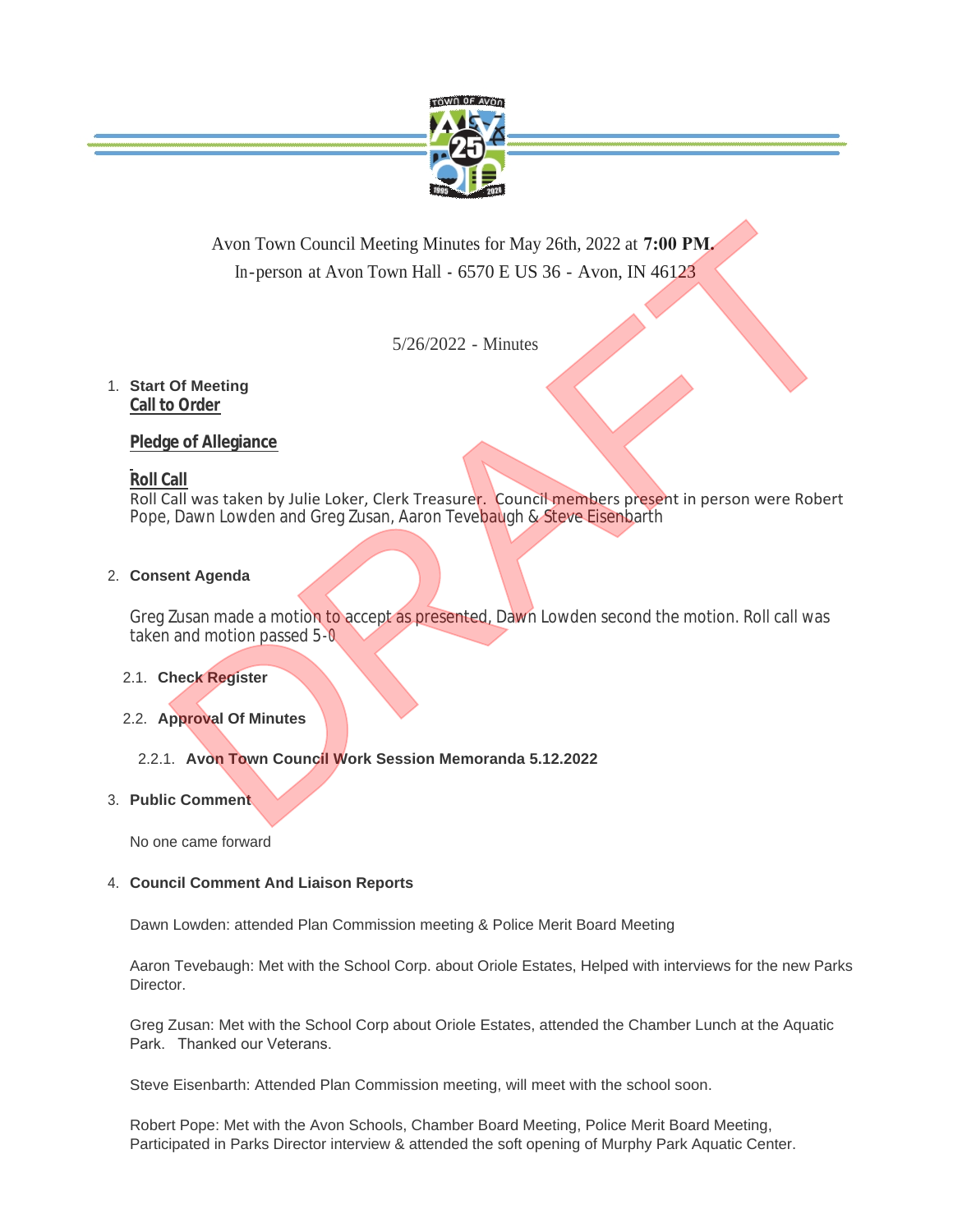#### **New Business** 5.

#### **Redevelopment Commission Determination Of No Excess Assessed Value** 5.1. Resolution 2022-02

Ryan Cannon presented the NO Excess AV to council on behalf of the RDC Steve Eisenbarth made a motion to accept as presented, Greg Zusan second the motion. Roll Call was taken and motion passed 5-0

#### **Agreement With Hendricks County Recycling District** 5.2.

#### Agreement with Hendricks County Recycling District

Ryan Cannon presented the grant of \$5000.00 for new benches to council

Dawn Lowden made a motion to accept grant agreement as presented, Aaron Tevebaugh second the motion. Roll Call was taken and motion passed 5-0.

#### **Resolution** 6.

## **Resolution 2022-5 Equipment For Retiring Officer** 6.1.

Resolution 2022-05 Equipment for Retiring Officer

Chief Stoops asked council for permission to award the retiring Officer Branham with her service weapon and badge.

Aaron Tevebaugh made a motion to accept as presented, Steve Eisenbarth second the motion. Roll Call was taken and motion passed 5-0

#### **Resolution 2022-06: Declaring An Economic Revitalization Area - Rise Avon, LLC** 6.2.

Resolution 2022-06 Declaring Economic Revitalization Area for RISE Avon, LLC

Dawn Lowden left the room as this presented a conflict of interest for her to remain.

Robert Pope made a motion to accept as presented, Aaron Tevebaugh second the motion. Roll Call was taken, Steve Eisenbarth – for, Aaron Tevebaugh – for, Dawn Lowden – abstained, Robert Pope – for, Greg Zusan – Against. Motion passed 3-1 Ngreement With Hendricks County Recycling District<br>
Syan Cannon presented the grant of \$5000.00 for new benches to council<br>
Navn Lowdon made a motion to accept grant agreement as presented, Aaron Tevebaugh second the<br>
noti

#### **Resolution 2022-07: Declaring An Economic Revitalization Area - Distribution Realty Group,**  6.3. **LLC**

Resolution 2022-07 Declaring Economic Revitalization Area for DRG

Aaron Tevebaugh made a motion to accept as presented, Steve Eisenbarth second the motion. Roll Call was taken and motion passed 5-0

#### **Ordinance** 7.

# **Final Reading Ordinance 2022-14: Reestablishing The Recreation Impact Fee** 7.1.

Ordinance 2022-14 Final Reading Establishing Recreation Impact Fee

\$1227.00 new fee to go into effect 1.1.2023 with a 3% escalator each year

Dawn Lowden made a motion to accept as presented, Greg Zusan second the motion. Roll Call taken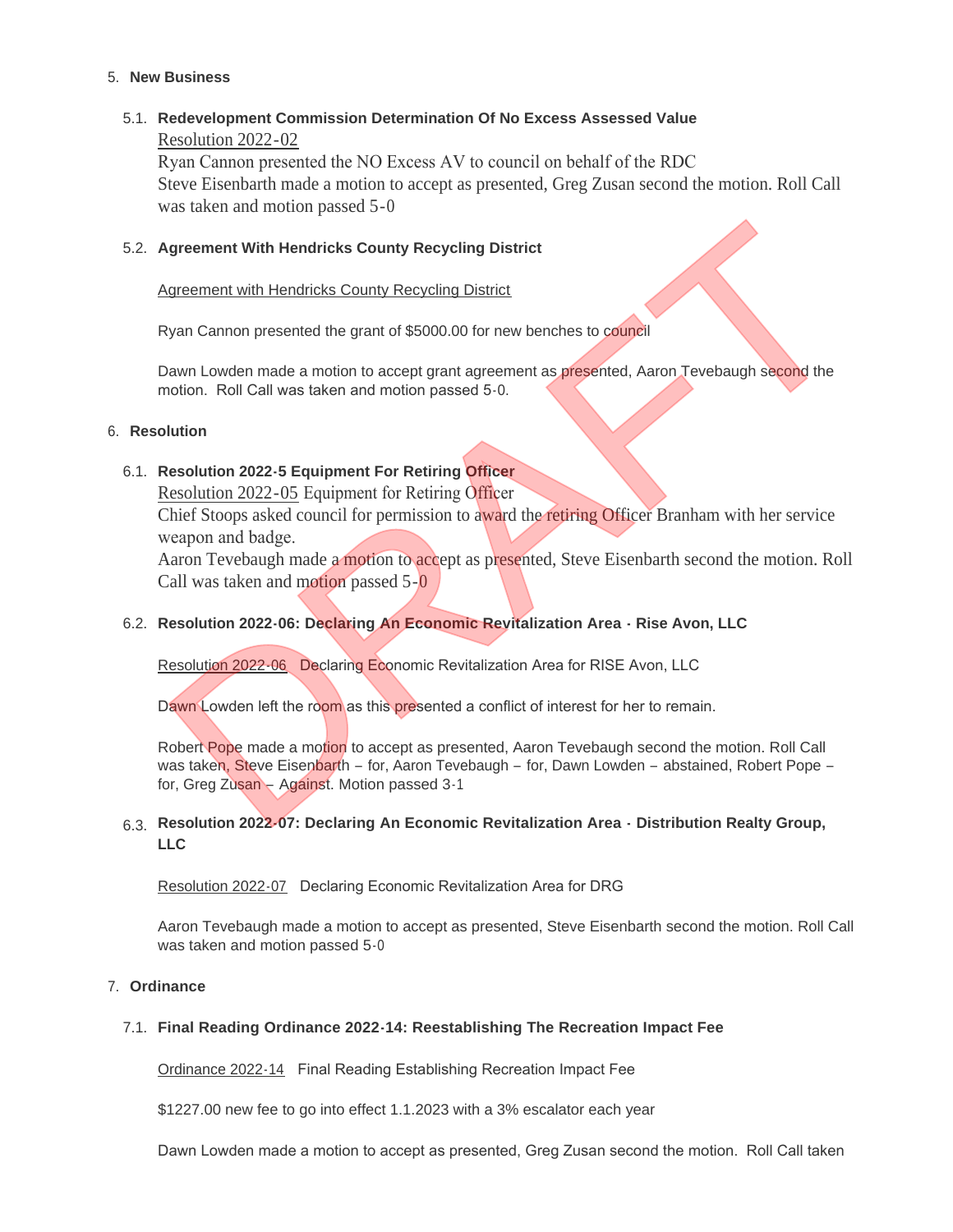and passed 5-0

#### **Legal Counsel Report** 8.

None

**Public Comment** 9.

None

**Council Comment** 10.

Steve Eisenbarth will not be able to attend the next two meetings ncil Comment<br>
Elisenbarth will not be able to attend the next two meetings<br>
cil Calendar<br>
cil Meeting June 9,2022 @7pm<br>
utive Session 6:00pm - 7:00pm - June 9, 2022<br>
Session 6:00pm - 7:00pm - June 9, 2022<br>
Urument<br>
Council

#### **Council Calendar** 11.

Council Meeting June 9,2022 @7pm

Executive Session 5:00pm – 6:00pm June 9, 2022

Work Session 6:00pm -7:00pm June 9, 2022

**Adjournment** 12.

# **Avon Town Council:**

Robert Pope, President

Aaron Tevebaugh, Vice President

 $\mathcal{L}=\mathcal{L}=\mathcal{L}=\mathcal{L}=\mathcal{L}=\mathcal{L}=\mathcal{L}=\mathcal{L}=\mathcal{L}=\mathcal{L}=\mathcal{L}=\mathcal{L}=\mathcal{L}=\mathcal{L}=\mathcal{L}=\mathcal{L}=\mathcal{L}=\mathcal{L}=\mathcal{L}=\mathcal{L}=\mathcal{L}=\mathcal{L}=\mathcal{L}=\mathcal{L}=\mathcal{L}=\mathcal{L}=\mathcal{L}=\mathcal{L}=\mathcal{L}=\mathcal{L}=\mathcal{L}=\mathcal{L}=\mathcal{L}=\mathcal{L}=\mathcal{L}=\mathcal{L}=\mathcal{$ 

 $\mathcal{L}=\mathcal{L}=\mathcal{L}=\mathcal{L}=\mathcal{L}=\mathcal{L}=\mathcal{L}=\mathcal{L}=\mathcal{L}=\mathcal{L}=\mathcal{L}=\mathcal{L}=\mathcal{L}=\mathcal{L}=\mathcal{L}=\mathcal{L}=\mathcal{L}=\mathcal{L}=\mathcal{L}=\mathcal{L}=\mathcal{L}=\mathcal{L}=\mathcal{L}=\mathcal{L}=\mathcal{L}=\mathcal{L}=\mathcal{L}=\mathcal{L}=\mathcal{L}=\mathcal{L}=\mathcal{L}=\mathcal{L}=\mathcal{L}=\mathcal{L}=\mathcal{L}=\mathcal{L}=\mathcal{$ 

 $\mathcal{L}_\mathcal{L}$  , which is a set of the set of the set of the set of the set of the set of the set of the set of the set of the set of the set of the set of the set of the set of the set of the set of the set of the set of

 $\mathcal{L}_\mathcal{L}$  , which is a set of the set of the set of the set of the set of the set of the set of the set of the set of the set of the set of the set of the set of the set of the set of the set of the set of the set of

Steve Eisenbarth, Member

Dawn Lowden, Member